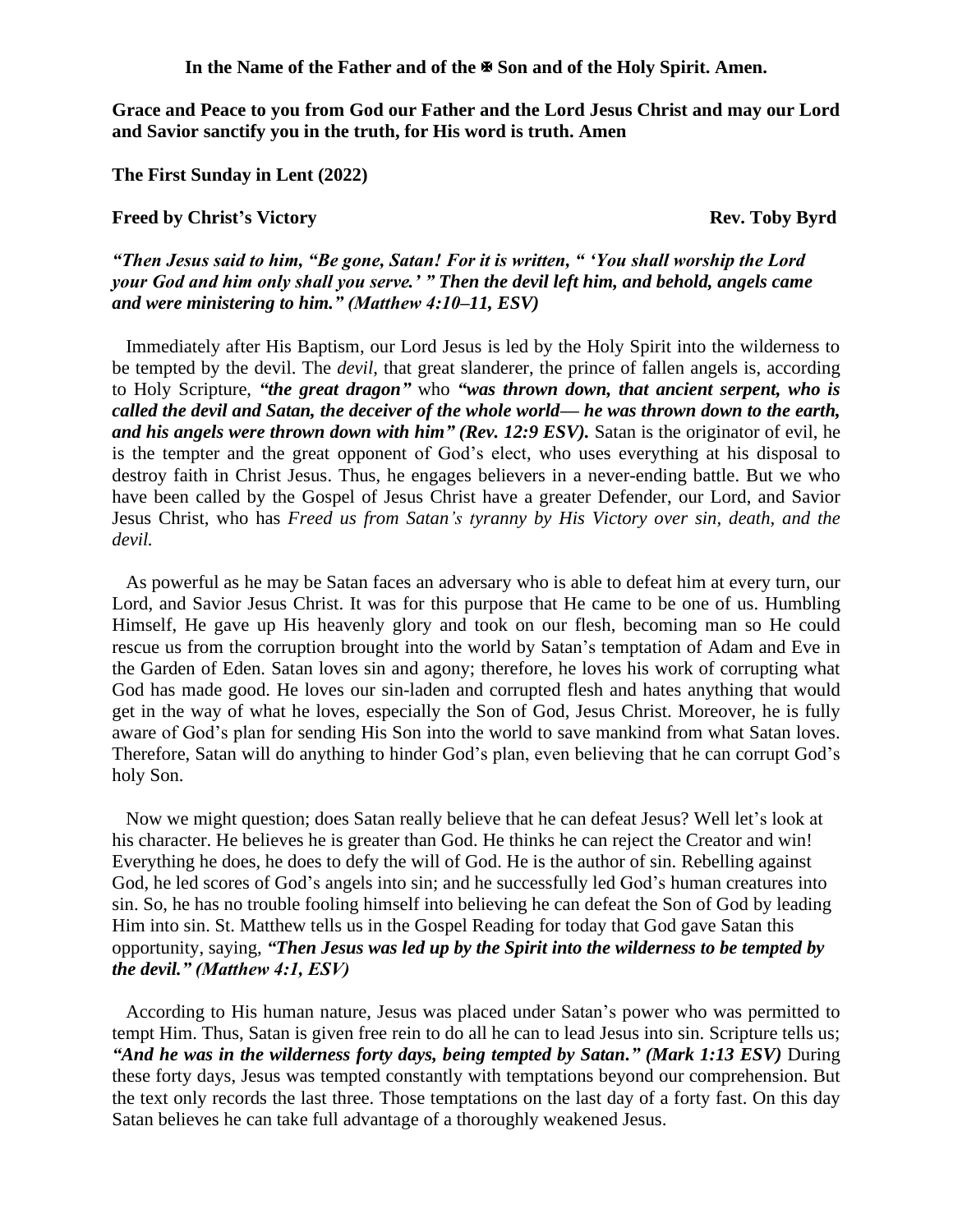Having fasted for forty days, Satan comes to Jesus and says, *"If you are the Son of God, command these stones to become loaves of bread." (Matthew 4:3, ESV)* Without question after forty days of fasting, Jesus wants something to eat. He's hungry.

This reminds us of the time when God's people murmured against Him as they hungered in the wilderness. They said it would have been better for them to die in Egypt rather than starve to death in the wilderness (Ex. 16:1-2). God answers their hunger with the gift of Manna, but this didn't stop their grumbling. They continued to grumble throughout their wilderness wandering.

In contrast, Jesus, the Son of God, is led into the desert to fast for forty days and nights. Unlike the chosen people of God who failed their test in the wilderness of Sin, sinning miserably against God, Jesus does not fail. Yes, He's hungry, but He does not murmur against God. He does not cry out for God to feed Him. Nor does He acquiesce to the urgings of the great deceiver, Satan. Instead, He who uses His divine powers to help others, refuses to use it for His own benefit, and says, *"It is written, "'Man shall not live by bread alone, but by every word that comes from the mouth of God.'" (Matthew 4:4, ESV)*

Unable to get Jesus to turn stones into bread, Satan takes Him to the holy city of Jerusalem, specifically to the highest point of the Temple. Foolishly he thinks, I can get Jesus to do my bidding up here. Standing on the pinnacle of the Temple, Satan says to Jesus, *"If you are the Son of God, throw yourself down, for it is written, "'He will command his angels concerning you,' and "'On their hands they will bear you up, lest you strike your foot against a stone.'"" (Matthew 4:6, ESV)* Satan uses Scripture to tempt our Lord, but he cites Scripture out of context and omits key parts. Citing partly from Ps. 91:11-12, he omits *"to guard you in all your ways" (Psalm 91:11b, ESV)* that is, God's promise is to protect His people as they live according to the *"ways"* He has taught them. Thus, Psalm 91 speaks of angel guardianship for *all* who trust in God.

In this temptation Satan is asking Jesus to test God's power to protect Him. This reminds us of the people of Israel putting God to the test in the wilderness at Massah and Meribah when they quarreled with Moses and tested the Lord, asking, *"Is the LORD among us or not?" (Exodus 17:7, ESV)* But Jesus will not doubt God, He will not test Him, He will not deviate from His Father's *"ways."* Trusting perfectly in His Father, Jesus responds to Satan, saying, *"Again it is written, 'You shall not put the Lord your God to the test.'" (Matthew 4:7, ESV)*

Frustrated with his first two attempts to tempt Jesus, Satan then takes Him to a very high mountain and shows Him the kingdoms of the world and all their glory, saying, *"All these I will give you, if you will fall down and worship me."" (Matthew 4:9, ESV)* Don't remain loyal to God, turn Your loyalty to me and I will give you everything. Is this not the history of the people of Israel? They had no more than crossed the Red Sea when quickly they lose their trust in God, believing He has abandoned them. Oh, but wait, we need a god, so they turn and worship a "golden calf." Generation after generation the people of Israel abandon God and turn to idols. As they had in the desert, they become apostates in the land God gave them. But unlike the Israelites, our Lord Jesus does not turn from God. He does not *"fall down and worship"* Satan. No, remaining steadfast to God, Jesus turns to Satan and says, *"Be gone, Satan! For it is written, "'You shall worship the Lord your God and him only shall you serve.'"" (v. 10)*

Today's Gospel Reading overflows with the faithfulness of God's humble Servant, our Lord and Savior, Jesus Christ. At His Baptism Jesus heard God say, *"This is my beloved Son, with whom I am well pleased." (Matthew 3:17, ESV)* and He knows that His time in the wilderness is God's will; it is the Spirit's leading. Thus, our Lord will not use His divine power to murmur or reject God's will and purpose, as did Israel in the wilderness. Here we do not see a Messiah of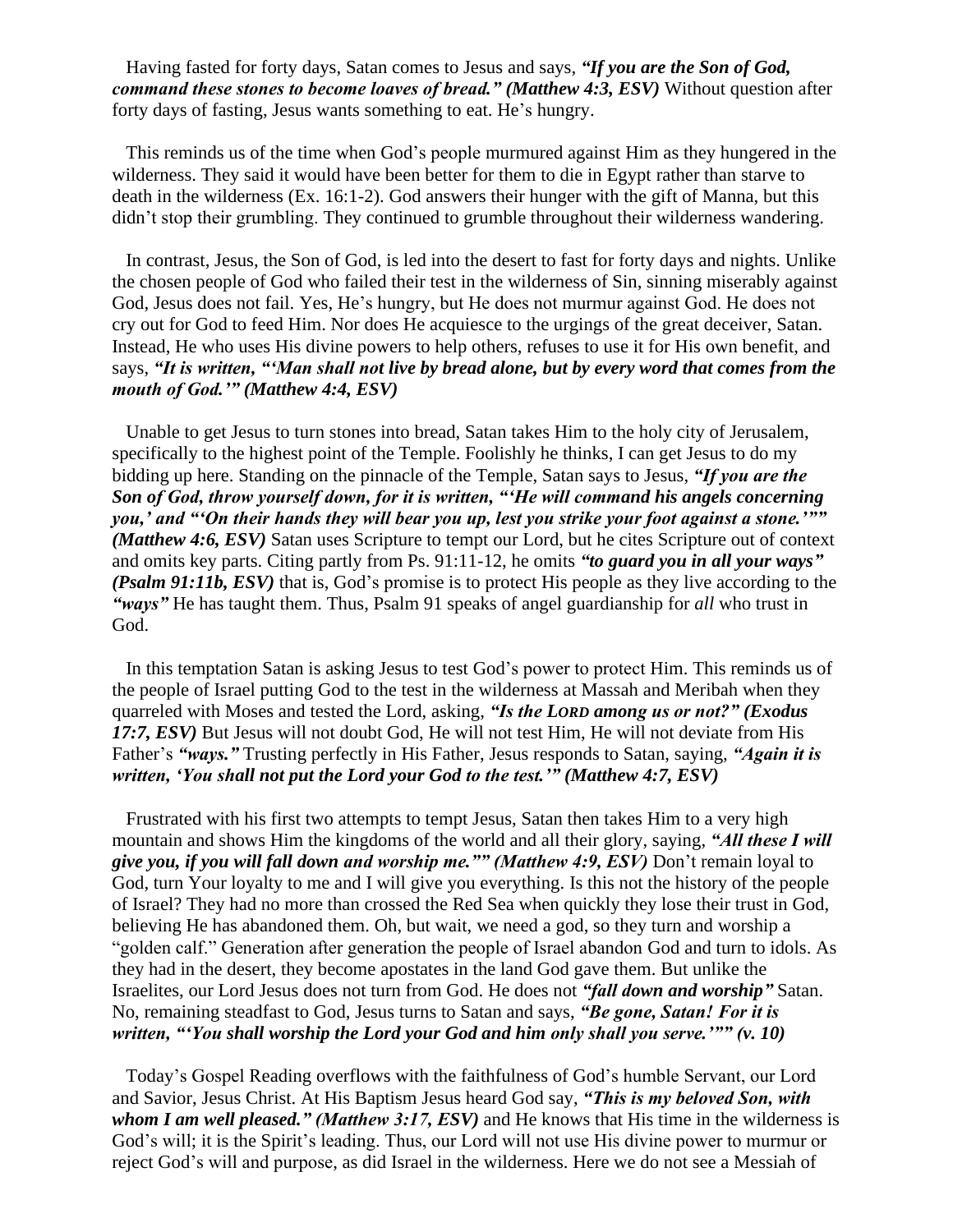power nor a Messiah who abuses or misunderstands God's power. Rather, we see a Messiah who is faithful and obedient, eager to serve God and God's people, saving them from their unfaithfulness to God, saving them from their sin.

St. Matthew closes this record of our Lord's temptation by writing, *"Then the devil left him, and behold, angels came and were ministering to him." (v. 10)* The angels Champion and our Champion has prevailed. He did not falter as did Israel, he did not falter as do we. He has won the victory. He has defeated Satan and thereby *Freed us with His Victory.*

At the outset of the Gospel Reading for today, St. Matthew wrote, *"Then Jesus was led up by the Spirit into the wilderness to be tempted by the devil." (Matthew 4:1, ESV)* Reading this, some find it remarkable that the Temptation of our Lord was God's will. But here we see a great contrast between Israel in the desert, who when tested by God, failed, and our Lord Jesus who is tempted to sin by Satan himself, and remains perfectly obedient to His Father's will. Thus, this account of our Lord's temptation in the wilderness is for our benefit, for we are tested and tempted throughout our lives. Reading the account of our Lord's temptation in the wilderness, reminds us of another whom God allowed to be tempted by Satan, faithful Job.

Job, an honest man, is tested when God allows Satan to challenge his faith. But in the face of personal tragedy and unfaithful friends, Job continues to believe that God is good. Job relied on his faith to see him through his trials. In the depth of his agony he cries out, *"For I know that my Redeemer lives." (Job 19:25, ESV)* Job's continual trust in God proved that true faith cannot be destroyed. Thus, God vindicates him and restores to him what Satan had taken away. The book of Job shows a man whose unwavering faith overcame the attacks of Satan. We pray that if such temptation should come our way, we, too, would be as faithful as Job. However, we also know that our faith is not dependent on our human strength, but on the strength of the Holy Spirit who resides in our heart.

Our Lord Jesus taught us in His Prayer, how to ask for deliverance from temptation. In the sixth and seventh petitions of the Lord's Prayer, He tells us to pray, *"lead us not into temptation, but deliver us from evil." (Matthew 6:13, ESV)* Luther, in his Large Catechism reminds us; "Temptation . . . is of three kinds: of the flesh, the world, and the devil. We live in the flesh and we have the old Adam hanging around our necks; he goes to work and lures us daily into unchastity, laziness, gluttony and drunkenness, greed and deceit, into acts of fraud and deception against our neighbor—in short, into all kinds of evil lusts which by nature cling to us and to which we are incited by the association and example of other people and by things we hear and see. All this often wounds and inflames even an innocent heart."

Thus, when our Lord tells us to pray, *"Lead us not into temptation,"* this petition includes more than the temptations of Satan, it also includes the temptation of our sinful flesh to lead us into sin. Thus, this petition is an indictment against our sinful nature, to which we are captive. It speaks not only of our desire to sin, but to the truth that we are sinners. We tempt ourselves into all manner of shame and vice. Yes, the world and the devil tempt us to sin, but first and foremost, we are our own worst enemy, because sin is already in our hearts, it has corrupted our flesh. Thus, when we pray, *"Lead us not into temptation,"* we are not asking God to refrain from leading us into sin, but rather, we are praying that God would stop our flesh from leading us to sin. We are praying that God would thwart the desires of our sinful flesh to lead us into temptation. For as we learned in Luther's Small Catechism, *"God does not tempt us to sin.* 

Furthermore, Jesus leads us to pray, *"But deliver us from evil."* Deliver us from the evil One. Deliver us good Lord from ourselves, the world, and the devil. Deliver us from what would